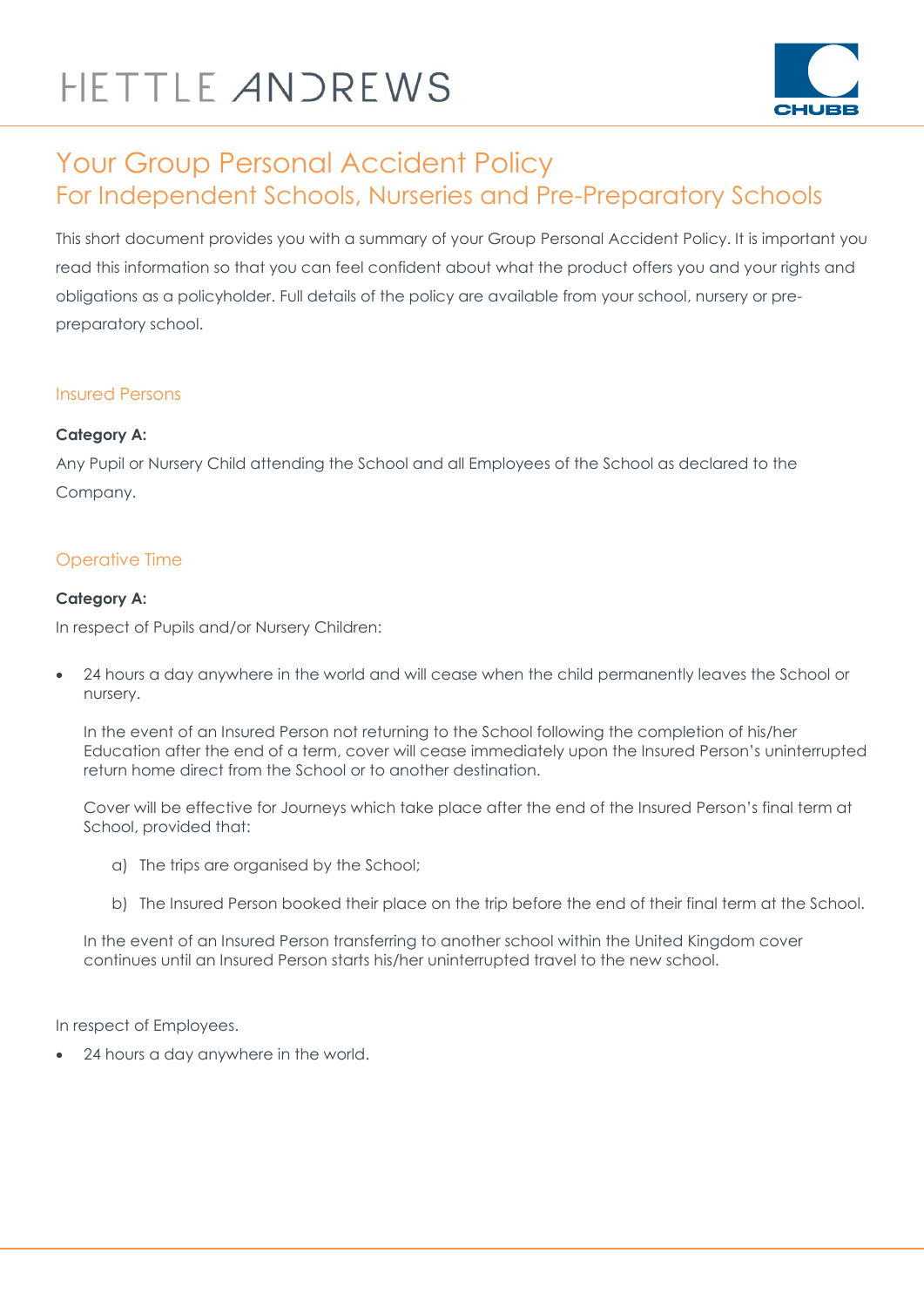# HETTLE ANDREWS



| <b>Scale of Benefits</b>                                   | <b>Category A</b> |
|------------------------------------------------------------|-------------------|
| <b>Benefit per Insured Person per Event</b>                | <b>Insured</b>    |
|                                                            | <b>Persons</b>    |
| 1. Accidental Death                                        | £15,000           |
| 2. Total Organic Paralysis                                 | £600,000          |
| 3. Total loss of intellectual capacity                     | £600,000          |
| 4. Total loss of sight in both eyes                        | £500,000          |
| 5. Loss of or total loss of use of both arms or both hands | £500,000          |
| 6. Loss of or total loss of use of both legs or both feet  | £500,000          |
| 7. Loss of or total loss of use of one arm and one leg     | £500,000          |
| 8. Loss of or total loss of use of one hand and one foot   | £500,000          |
| 9. Total loss of speech                                    | £500,000          |
| 10. Maximum Benefit any one Insured Person                 | £600,000          |
| Other benefits apply as stated within policy wording       |                   |

#### **General Policy Exclusions**

The following may invalidate your cover under the policy. Please see the policy document for full details. Insurers will not be liable for any Bodily Injury, loss or expense suffered as a result of:

- a) an Insured Person sustaining Bodily Injury once he or she has attained the age of 80 years;
- b) War in the United Kingdom;
- c) an Insured Person engaging in active service in any of the Armed Forces of any nation;
- d) an Insured Person participating in any sport as a professional where earnings therefrom exceed 50% of Annual Salary.